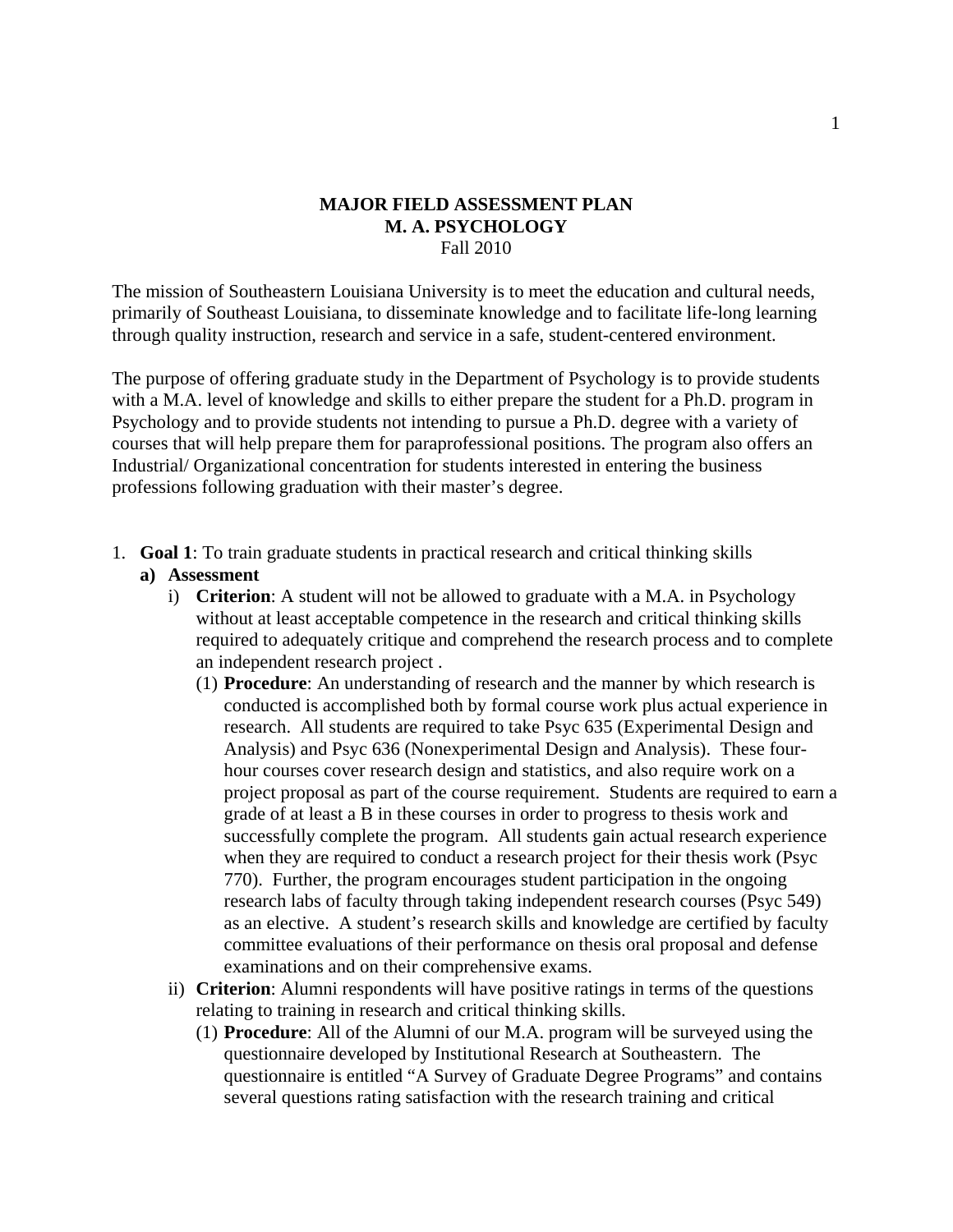thinking training. Additional items have been added to specifically assess this criterion.

- 2. **Goal 2**: To provide students with a broad body of knowledge representative of the current state of knowledge in Psychology.
	- **a) Assessment** 
		- i) **Criterion**: A student will not be allowed to graduate with a M.A. in Psychology without a broad base of knowledge of Psychology.
			- (1) **Procedure**: Students do not specialize in an area in the Psychology M.A. program; rather they are required to take a broad base of core courses. Thus, whether students are going on to Ph.D. programs in applied areas such as Cognitive or Physiological, they have had a broad base on which to build. Student' general knowledge is certified by faculty committee evaluations of their performance on thesis and on comprehensive exams.
		- ii) **Criterion**: Alumni respondents who enter Ph.D. programs will have positive ratings on questions relating to how well their M.A. training prepared them for further graduate work.
			- (1) **Procedure**: All of the Alumni of our M.A. program will be surveyed using the questionnaire developed by Institutional Research of Southeastern. The questionnaire is entitled "A Survey of Alumni of Graduate Degree Programs" and contains several questions rating satisfaction with the curriculum.
		- iii) **Criterion**: Fifty percent of the students who apply to doctoral programs will be admitted to a doctoral program.
			- (1) **Procedure**: Psychology faculty and the Graduate Coordinator will follow up on all graduate students for whom they write letters of recommendation to graduate schools, and report the results to the Graduate Coordinator.
- 3. **Goal 3**: To provide students who do not immediately wish to pursue a Ph.D. with a variety of courses that will help prepare them for paraprofessional positions. Students who complete the Industrial Organizational concentration will be adequately prepared for careers within the business environment.

## **a) Assessment**

- i) **Criterion**: Seventy five percent of the M.A. alumni who attempt to get jobs in Psychology related areas will be successful.
	- (1) **Procedure**: Major Professors will follow up on all of their graduate students receiving the M.A. and report the results to the Graduate Coordinator.
- ii) **Criterion**: Alumni respondents who obtain jobs will have positive ratings on questions relating to how well their M.A. training prepared them for those jobs.(a)
	- (1) **Procedure**: All of the Alumni of our M.A. program will be surveyed using the questionnaire developed by Institutional Research at Southeastern. The questionnaire is entitled "A Survey of Alumni of Graduate Degree Programs" and contains several questions rating satisfaction with how well the M.A. program trained them for jobs.
- iii) **Criterion**: Students who plan to obtain paraprofessional positions will include applied courses in their program.
	- (1) **Procedure**: Students are encouraged to do practicum work to gain practical